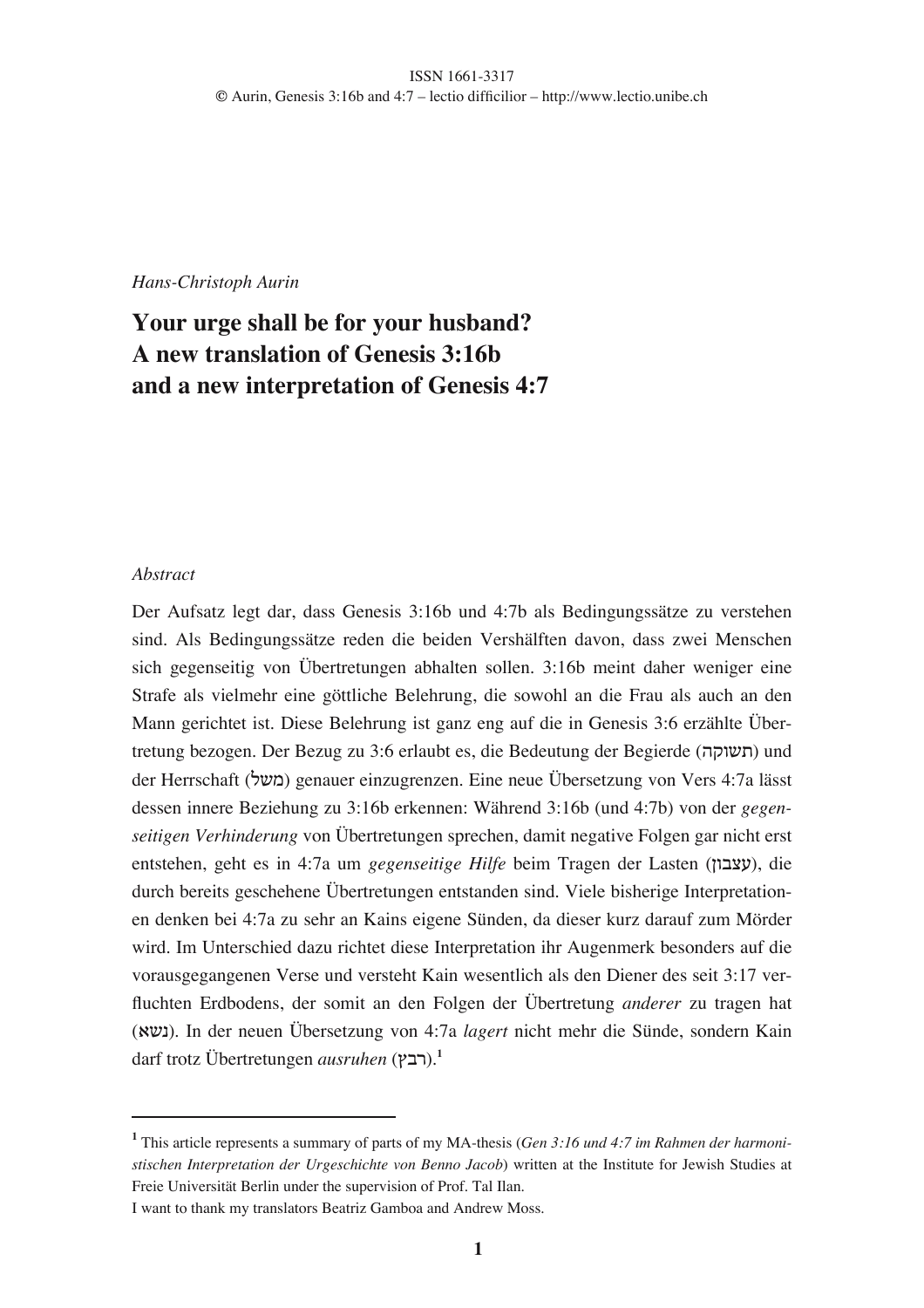## **1. Problem**

| 3:16b            | ואל־אישך תשוקתך Your urge shall be for your husband,<br>והוא ימשל־בך but he shall rule over you.                                                  |
|------------------|---------------------------------------------------------------------------------------------------------------------------------------------------|
| 4:7a             | הלוא אם־תיטיב שאת Surely, if you do right, there is uplift,<br>ואם לא תיטיב but if you do not do right,<br>לפתח חטאת רבץ Sin couches at the door, |
| 4:7 <sub>b</sub> | its urge is toward you,<br>ואתה תמשל־בו but you shall rule over it.                                                                               |

Genesis 3:16b and 4:7 are two of the most difficult verses in the Primeval History. Even if 3:16b does not provoke a patriarchal offence,**<sup>2</sup>** the exact meaning of the verse remains vague. How is the urge/desire (!"#\$%) of the woman to be defined? What is the nature of male rule (&\$')? In the punishment of the snake it reads, *because you did this* (3:14), and in the punishment of the man it reads, *because you listened to the voice of your wife* (3:17). Unlike these statements there does not appear to be a direct connection between the punishment of the woman and the transgression in 3:6. What is the relationship between 3:16b and 3:6?**<sup>3</sup>** Is 3:16b meant to be prescriptive (*Your urge shall be for your husband, but he shall rule over you*) or descriptive (*Your urge is for your husband, and he does rule over you*)?**<sup>4</sup>** Did the relationship between the sexes change because of the transgression (e.g. in opposition to 2:23 *flesh of my flesh*)?**<sup>5</sup>**

4:7 is no less puzzling. In %,\$ )131%24, there is no object. What is it that Cain has to bear? הבץ is feminine and therefore should not be connected to the masculine . The common translation assumes a personified sin, *couching at the door*. In the midrash (Bereshit Rabba 22:5) it is named, "drive toward evil" (יצר הרע). Modern interpreta-

**<sup>2</sup>** Carol L. Meyers calls Genesis 3:16, "perhaps the most difficult verse in the Hebrew Bible for people concerned with human equality", Art. 'Eve', in Carol L. Meyers (Ed.), *Women in Scripture*, Boston 2000, pp. 79-84, 81.

**<sup>3</sup>** According to Benno Jacob, *Das erste Buch der Tora — Genesis*, Berlin 1934, p. 117, and Christoph Dohmen, *Schöpfung und Tod. Die Entfaltung theologischer und anthropologischer Konzeptionen in Gen*  $2/3$ , Stuttgart <sup>2</sup>1996, p. 120, there is no reference back to 3:6 in 3:16 at all.

**<sup>4</sup>** See e.g. Ina Willi-Plein, "Sprache als Schlüssel zur Schöpfung. Überlegungen zur sogenannten Sündenfallgeschichte in Gen 3", in *Theologische Zeitschrift 51* (1995), pp. 1-17, 10 and Helen Schüngel-Straumann, "Feministische Exegese ausgewählter Beispiele aus der Urgeschichte. Rückblick auf ein Vierteljahrhundert feministische Auslegung von Gen 2 und 3", in André Lemaire (Ed.), *Congress volume*, Leiden 2002, International Organisation for the Study of the Old Testament (Supplements to Vetus Testamentum, Vol. 92), pp. 205-223, 220.

**<sup>5</sup>** See Walter Vogels, "The Power Struggle between Man and Woman (Genesis 3,16b)", in *Biblica 77* (1996), pp. 197-209, and Jürgen Ebach, "Liebe und Paradies. Die Logik einer Erzählung und die Logik der Grammatik", in J. Ebach, *Ursprung und Ziel. Erinnerte Zukunft und erhoffte Vergangenheit*, Neukirchen 1986, pp. 111-125.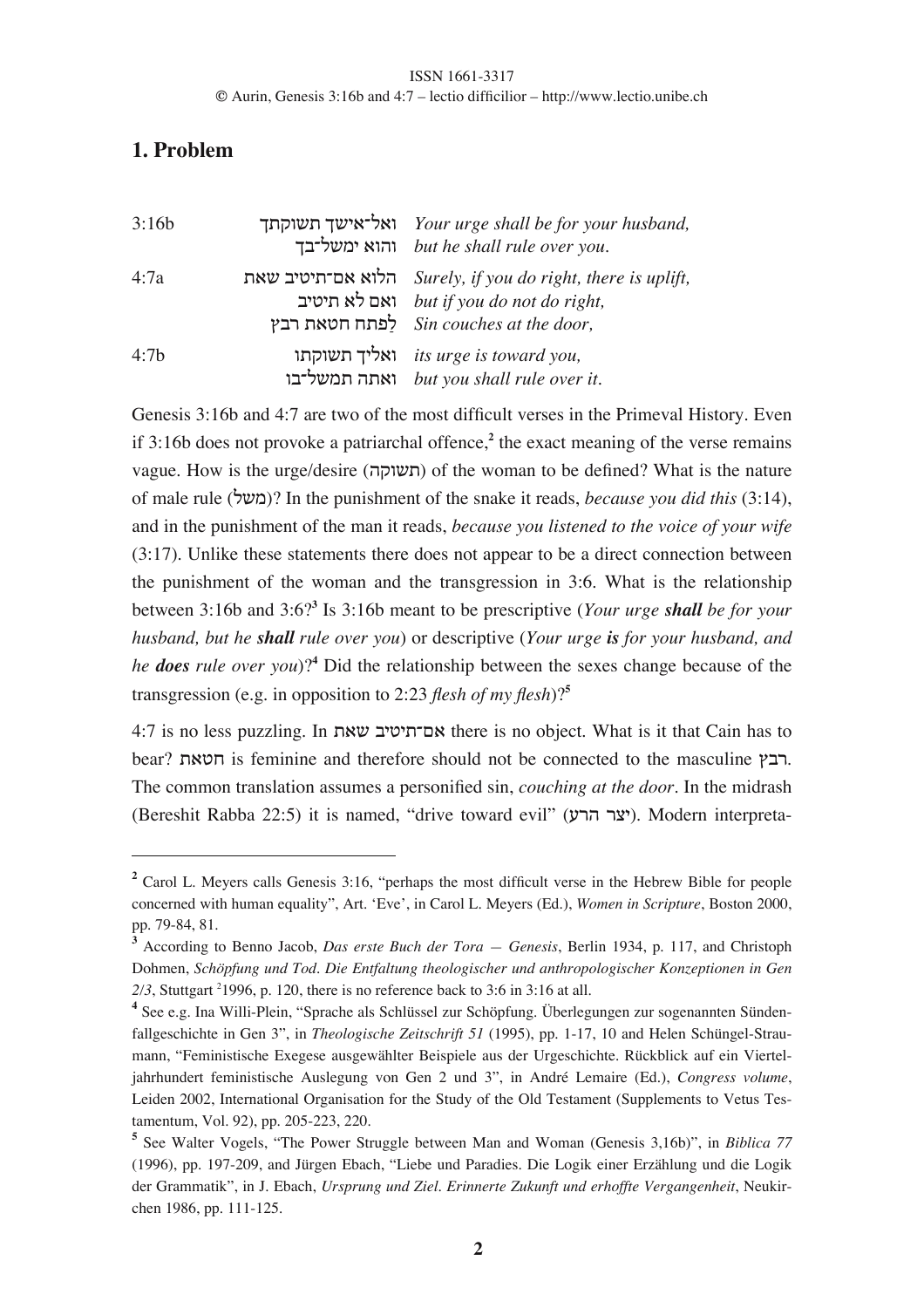tions suppose a connection to a group of demons, called *rābisu* in Accadian, who were believed to be couching at doors. But such a concept of sin seems nonsensical in divine speech and does not appear elsewhere in the Hebrew Bible.**<sup>6</sup>** Additionally, it must be asked whose is the urge directed at Cain in 4:7b? Is it the urge of the couching sin or the urge of Abel?**<sup>7</sup>** And lastly, 4:7b represents nearly an exact repetition of 3:16b, hence the need for an inner connection between the two verses.**<sup>8</sup>**

## **2. Basic Assumptions of this Interpretation**

Traditional and new interpretations of 3:16b and 4:7 lead me to the following five assumptions which assist in the search for answers to the aforementioned questions:

- **•** 3:16b and 4:7b are conditional clauses and as such speak about mutual prevention of transgressions;
- **•** %,\$ )131%24, has its most important reference in (#)\*+ *hardship* (3:16, 3:17, 5:29). In other words, %,\$ )131%24, speaks about Cain's capability and willingness to bear parts of the burden that originated in the curse of the ground (3:17). In a broader sense it talks about his willingness to carry the burden of *others*;
- **•** The crux .)/ %,35 5%6&7 is to be divided in the *two* sentences, %,35 5%6&7 and רבץ:
- **•** %,35 5%6&7 is an extremely short phrase for return, that is, for the inner confession of transgressions, and if necessary, for the open acknowledgment of them. Like other verses in Scripture this sentence speaks about taking sin into the open and about the removal of sin;
- **•** The subject of .)/ is Cain. .)/ means to repose, *despite* own transgressions. It represents the exact counterpart to  $w$ את. Contrary to present interpretations,  $\gamma$ ה has a markedly positive connotation.

**<sup>6</sup>** Klaus Koch, Art. ,35, in *Theologisches Wörterbuch zum Alten Testament II*, Stuttgart 1977, pp. 857-870, 861, Claus Westermann, *Genesis. Erster Teilband Gen 1-11*, Neukirchen <sup>3</sup>1983, p. 408.

**<sup>7</sup>** See Bernd Janowski, "Jenseits von Eden. Gen 4,1-16 und die nichtpriesterliche Urgeschichte", in Klaus Kiesow, Thomas Meurer (Ed.), *Textarbeit. Studien zu Texten und ihrer Rezeption im Alten Testament und der Umwelt Israels*, Festschrift für Peter Weimar, Münster 2003, pp. 267-284, 273ff.

**<sup>8</sup>** See Karel A. Deurloo, "!"#\$% ›dependency‹, Gen 4,7", in *Zeitschrift für die alttestamentliche Wissenschaft 99* (1987), pp. 405f.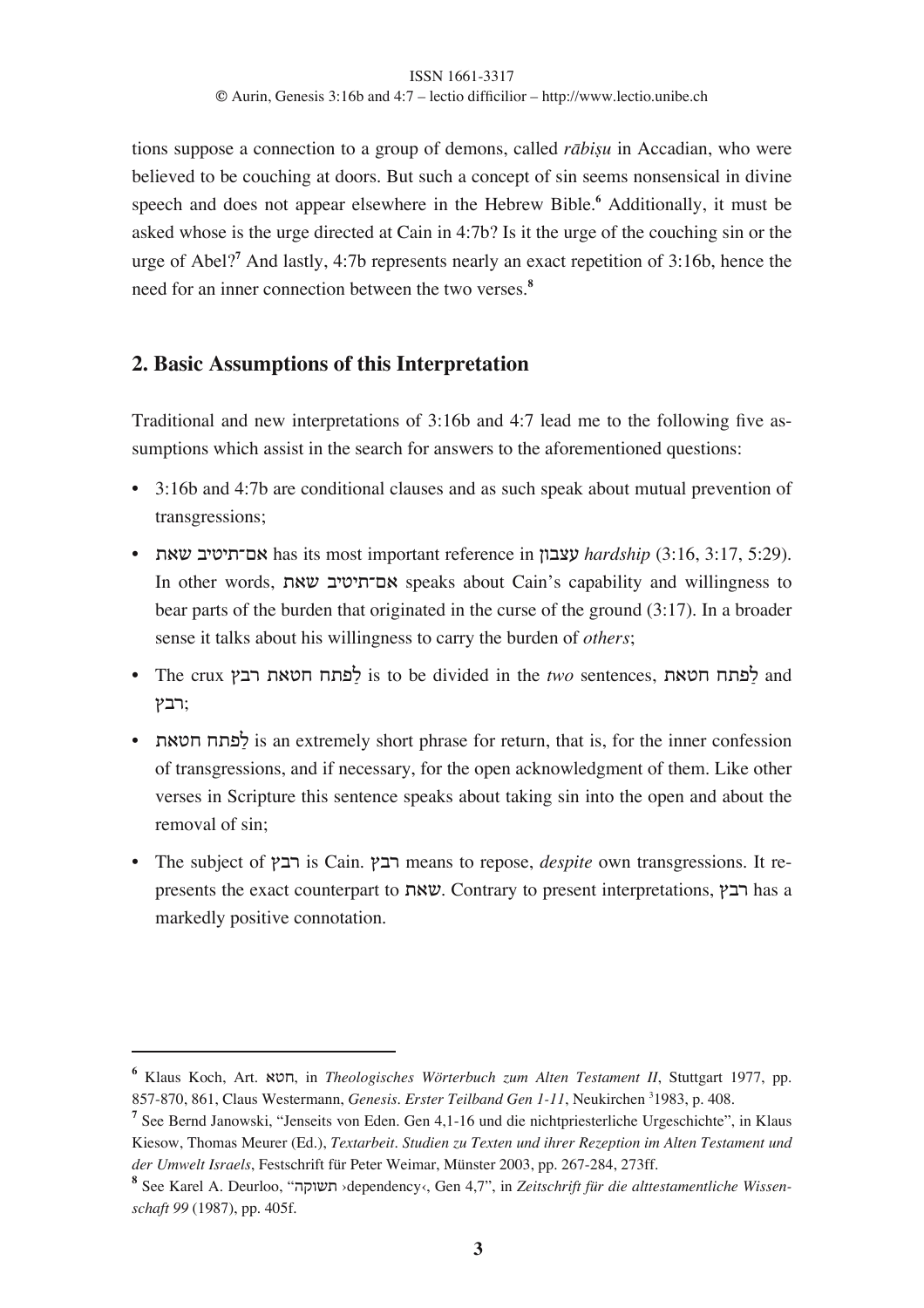## **3. Conditional Clauses with 1**

To my knowledge an attempt has not yet been made at translating 3:16b and 4:7b as conditional clauses, although it is possible offhand. I would like to cite three examples of conditional clauses which begin only with # (instead of 4, or 18):**<sup>9</sup>**

| Judges 6:13  | ויש יהוה עמנו If the Lord is with us,<br>why has all this befallen us?<br>ילמה מצאתנו כל־זאת                                                              |
|--------------|-----------------------------------------------------------------------------------------------------------------------------------------------------------|
| 1Samuel 16:2 | ויאמר שמואל איך אלך Samuel replied, how can I go?<br>ישמע שאול If Saul hears of it,<br>$he$ will kill me.                                                 |
|              | Genesis 44:22 לא־יוכל הנער לעזב את־אביו The boy cannot leave his father,<br>ועזב את־אביו if he were to leave his father<br>ומת he (his father) would die. |

Accordingly, Genesis 3:16b and 4:7b can be translated as follows:

| 3:16b            | ואל־אישך תשוקתך And if your drive is against your husband,<br>והוא ימשל־בך then he shall dominate you! |
|------------------|--------------------------------------------------------------------------------------------------------|
| 4:7 <sub>b</sub> | ואליך תשוקתו And if his drive is against you,<br>then you shall dominate him!<br>נאתה תמשל־בו          |

At first glance this translation may not seem very different from the first one presented above, but it is noteworthy that 4:7b as a conditional clause forms a fluent continuation of its two predecessors which are introduced with  $\infty$ :

> ...)131%24, *if you do it right...* ...)131% ,& 4,# *if you do not do it right...* ...#%"#\$% 01&,# *and if his drive is against you...*

4:7 can be regarded as a chain consisting of three conditional clauses. At this point I may anticipate and paraphrase the third sentence in order to stress the inner connection of the three clauses:

*if you do it right... if you do not do it right... and if he intends to do something that is not right...*

Next I will take a closer look at 3:16b and its relation to 3:6 since new ideas for the interpretation of 4:7 arise from there.

**<sup>9</sup>** P. Joüon, T. Muraoka, *A Grammar of Biblical Hebrew*, Vol. 2, Rom 2005, p. 628, "The relationship between the two clauses can be expressed by a Waw. In this case it is common for the protasis also to begin with Waw...the first Waw [in Genesis 44:22] can be explained only as intended to bring out the correlation of the two clauses."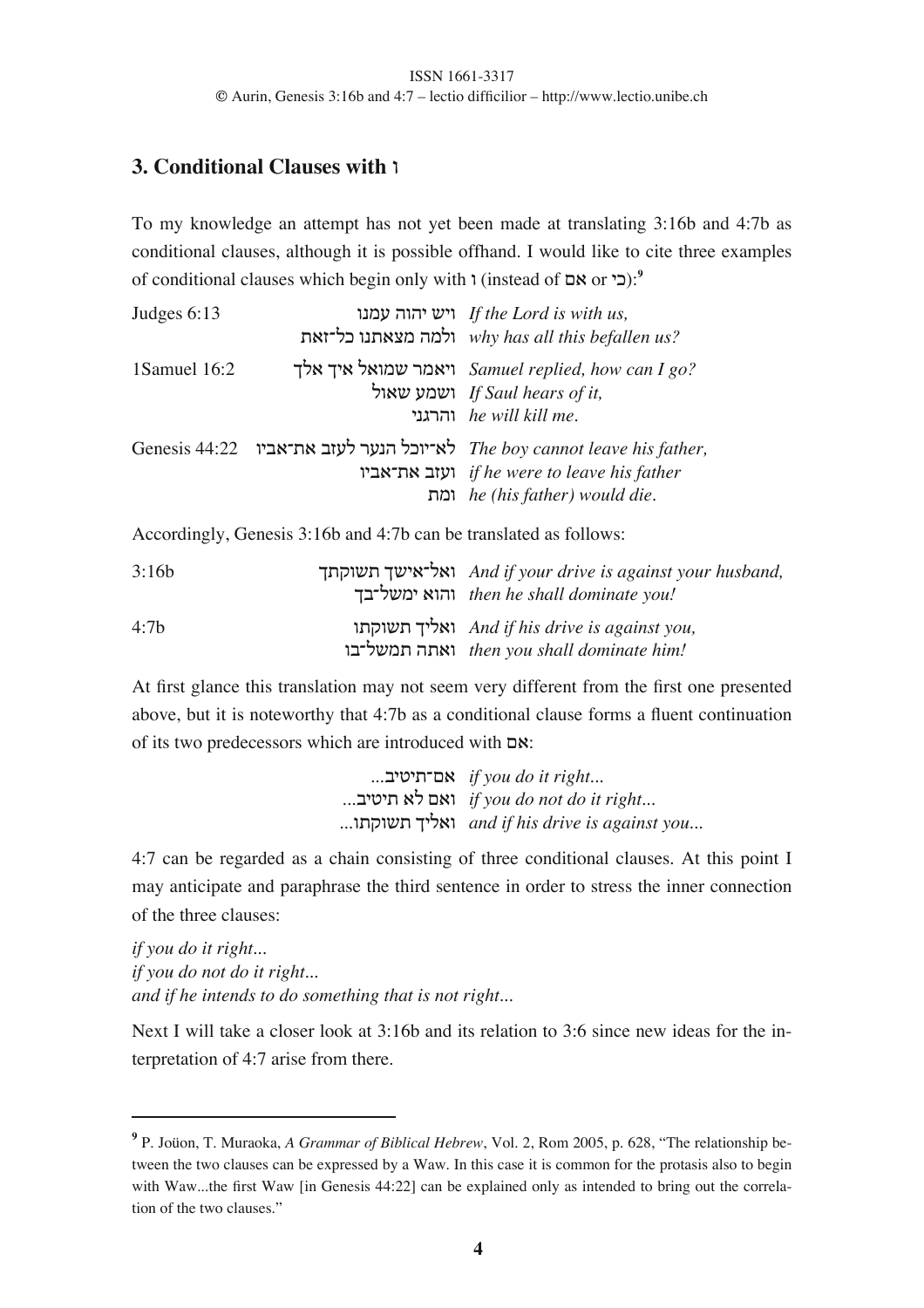## **4. Genesis 3:16b as a Conditional Clause and its Reference to 3:6**

A better understanding of 3:16b can be gained by a close comparison to 3:6 which narrates the transgression:

3:6 &8,'& .+! )#3 18 !\$,! ,/%# *The woman saw that the tree was good for eating* (deed) 41-1+& ,#!2!#,% 18# *and a delight to the eyes* &18\$!& .+! ;'5-# *and a tree to be desired to make one wise*. &8,%# #1/6' 5"%# *She took of its fruit and ate* &8,1# !'+ !\$1,&24: (%%# *and gave some to her husband and he ate.* 3:16b 0%"#\$% 0\$1,2&,# *And if your drive is against your husband,* (instruction) 0)2&\$'1 ,#!# *then he shall dominate you!*

The allurement of the tree and its effect on the woman is emphasized in 3:6 by several expressions of pleasure (למאכל), ונחמד להשכיל, האוה לעינים). The woman is deeply touched and is unable to restrain herself. She forgets about the prohibition (2:16f) and eats the fruit. 3:16b refers to this with the single word, !"#\$% *desire/drive,* which likewise has a connotation of pleasure (see Song of Songs 7:11). Furthermore, the woman gave the man the fruit (ותתן גם־לאישה עמה). This too reappears in 3:16b namely as אל־אישך. The same word  $\boldsymbol{\kappa}$  is used, while only the preposition  $\boldsymbol{\kappa}$  is altered to  $\boldsymbol{\kappa}$ . As soon as ואל־אישך תשוקתך is translated as a protasis it becomes visible that these words allude to the behaviour of the woman in 3:6. 3:16b is indeed closely connected to 3:6. In 3:6 the drive of the woman has been against her husband. In this context תשוקה  $re$ ceives a negative tone because it is linked to the transgression of the divine commandment (2:16f – 3:6 – 3:16b).**<sup>10</sup>**

In order to understand the apodosis, והוא ימשל־בך, the behaviour of the man is to be observed. He has allowed the woman to give him the fruit. In other words, the man has let the woman dominate him and he is therefore responsible for the transgression alike. According to God's commandment he was not allowed to let her give him the fruit and he was not allowed to eat it by himself. *He shall rule over you* says what the man in 3:6 should have done. Therefore 3:16b contains a rebuke towards the man because of his neglect in 3:6.

Despite the precise reference to 3:6, the phrasing of 3:16b is as general as possible and is targeted at preventing future misconducts. 3:6 serves 3:16b as a model for transgressions which may take place similarly.**<sup>11</sup>** 3:16b can be translated and interpreted as fol-

**<sup>10</sup>** The understanding of 2:16f is of no importance for this interpretation.

**<sup>11</sup>** See *Apologie oder Schutzschrift für die vernünftigen Verehrer Gottes* by Hermann Samuel Reimarus from 1767/68, in Martin Metzger, *Die Paradieseserzählung. Die Geschichte ihrer Auslegung von J. Cle-*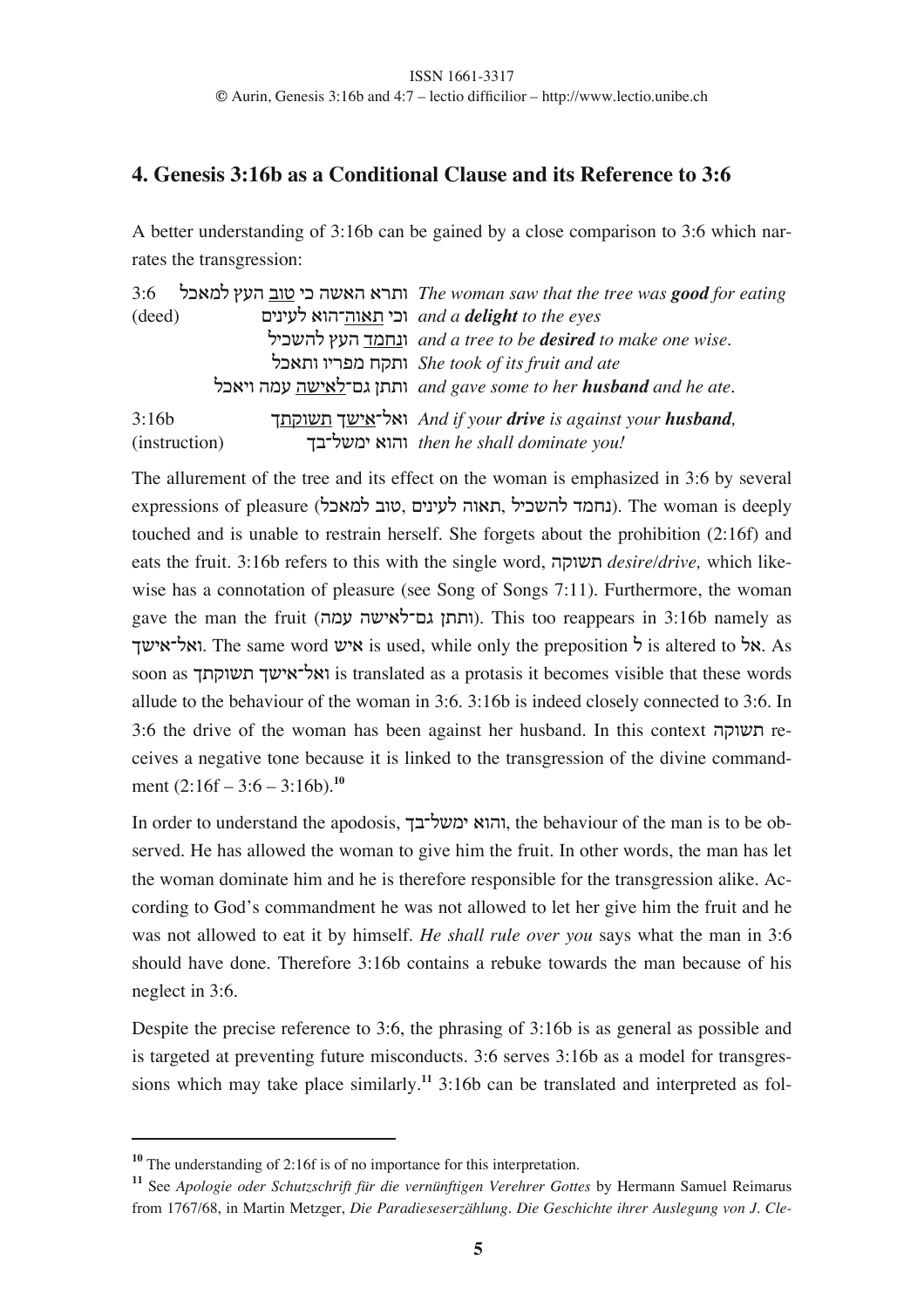lows: *And if in the future your drive will be once more against your husband, (i.e. you intend to tempt him to violate one of my commandments), then he shall dominate you, (i.e. he shall prevent you from the transgression and not let you tempt him) because then, you will not have to bear the consequences.*

This understanding narrows the meaning of **השוקה** and **' and משל** down sufficiently.<sup>12</sup> *drive* points directly to the transgression of a divine commandment. **מעל** is a ruling that is in the service of the prevention of transgressions. 3:16b forms a definition of leadership among humans according to the divine will and is clearly meant in a prescriptive manner. Who is governed by whom is secondary. Therefore the relationship between Cain and Abel can be described with the very words in 4:7b.**<sup>13</sup>** The observation of the divine commandment is essential as it must be the eminent concern of the divine legislator.

The tone of punishment is not very distinct in 3:16b. It lies in the fact that it is unpleasing to be rebuked (although it is better to be rebuked than to bear the consequences of the transgression).**<sup>14</sup>**

3:16b is first and foremost an instruction. It contains a universal and basic principle of human behaviour. As a conditional clause, 3:16b says that two humans shall prevent each other from transgressions instead of instigating one another. Even if one person has lost self-restraint, transgressions can still be prevented so that no negative con-

*ricus bis W.M.L. DeWette*, Bonn 1959, p. 160: "But, our primeval parents are incapable of dominating their own lustfulness to the extent that they hurry to feel around for the forbidden and easily push away warnings against damage. They offend in exactly the same manner humans do in present days; namely in following their sensual lusts without asking reason or listening to it. This is the cause of all human destruction up to this day."

**<sup>12</sup>** Although Carol L. Meyers does not translate 3:16b as a conditional clause, she does write, "whatever the particular nature of the dominion in Gen. 3:16 may be, it does not come about by inherent right. It is a conditional and sometimes a temporary authority", "Gender Roles and Genesis 3:16 revisited", in Carol L. Meyers, M. O'Connor (Ed.), *The Word of the Lord Shall Go Forth; Essays in Honor of David Noel Freedman in Celebration of His Sixtieth Birthday*, Winona Lake 1983, pp. 337-354, 347.

**<sup>13</sup>** See 1Samuel 25:32. David lets Abigail prevent him from a momentous transgression. It also has to be pointed out that in Genesis 3:16b, ודה ב is used and not רדה ב as in Genesis 1:28 which talks about human rule over animals. &\$' seems to describe rule among equal beings; to conform someone to the divine will. Schmitt is right to a certain extent by proposing to translate ', משל, contrary to the exact wording, as a Nifal *to equal*. John J. Schmitt, "Like Eve, Like Adam: mšl in Gen. 3,16", in *Biblica* 72 (1991), pp. 1-22, 16. Walter Vogels, "The Power Struggle between Man and Woman (Gen. 3,16b)", in *Biblica 77* (1996), pp. 197-209, 206, is right in criticizing Schmitt's assumption because ) &\$' clearly means *to rule over*.

**<sup>14</sup>** See e.g. Proverbs 28:23, *He who reproves a man will in the end find more favor than he who flatters him.*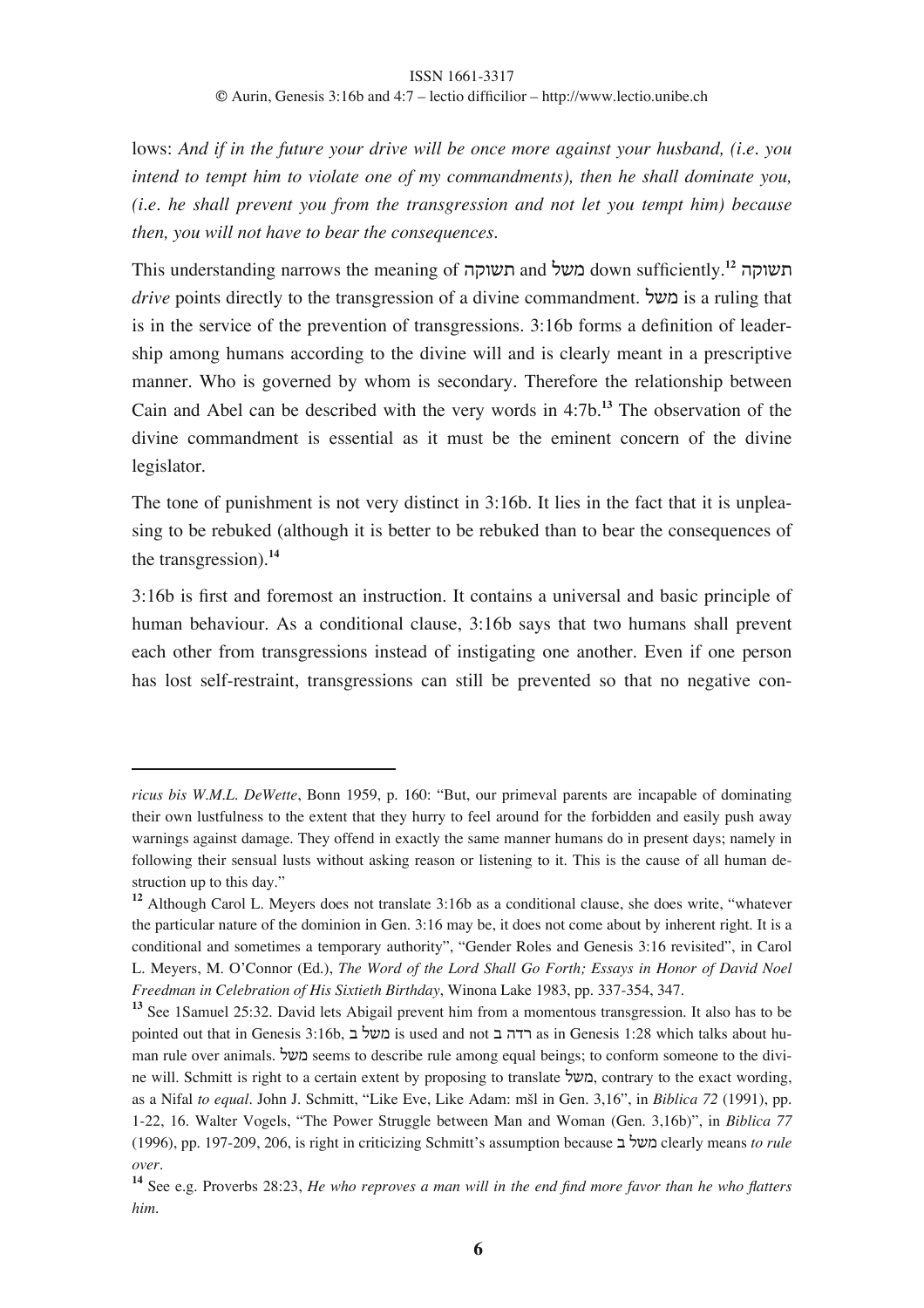sequences are to be endured.**<sup>15</sup>**

## **5. Notes on the Interpretation of 4:7b**

#)2&\$'% !%,# #%"#\$% 01&,# *And if his drive is against you, then you shall dominate him!* Since 4:7b forms a variation of 3:16b, and because of the fact that there is no demon "sin" in the Hebrew Bible, several scholars are convinced that 4:7b, like 3:16b, is about the relationship between humans, namely between Cain and Abel.**<sup>16</sup>** This reading seems probable to me.

תשוקה in 3:16b reminds the reader of the transgression in 3:6 with regard to future misbehaviour. Accordingly, וואשוקה in 4:7b carries a hint of a future misconduct of Abel which has to be prevented by Cain, much like the man should have prevented the transgression of the woman in 3:6.

The story remains silent about the mistake of Abel, but it tells of Cain's attempt to dominate his brother, *he killed him* (4:8). Obviously, Cain is incapable to act on the divine advice and to rule Abel in a way which will preserve the blessing according to the intention of **'במשל <sup>17</sup> Cain's extreme behaviour represents the opposite of Adam's pass**iveness in 3:6. Adam did nothing to prevent the transgression, Cain in contrast kills Abel and the curse of Cain (4:11) amounts to the curse of the ground (3:17).

The obscurity of 4:7b lies in the fact that no past or future misbehaviour of Abel is told explicitly to which !"#\$% could be linked.**<sup>18</sup>** On the contrary, the story bestows the image of moral integrity upon Abel. God *pays heed* to Abel and his offering (4:4). Furthermore, Abel can be

**<sup>15</sup>** Possibly all of the three punishments consist of a punitive and of an instructive part. This means that besides 3:16b, 3:15b and 3:18 can also be understood as conditional clauses. 3:15b (the punishment of the serpent): *He shall strike at your head if you strike at his heel!* It is a fight between the occasions to new transgressions and the human ability to identify these sort of dangers in time. 3:15b says that humans shall come out on top in this everlasting fight, so that the burdens caused by transgressions remain at a bearable size. 3:18 (the punishment of the man): *And if it sprouts thorns and thistles for you, then the grass of the field shall be your food!* According to Benno Jacob *grass of the field* is an expression for animal food (*Genesis*, p. 121). This would mean, *And if tilling the ground becomes too hard, you may switch to cattle-breeding* (see Isaiah 7:23ff). 3:18 would already point at Abel's profession.

**<sup>16</sup>** Joseph Halevy, *Recherches Bibliques*, Vol. 1, Paris 1895, p. 88; Arnold B. Ehrlich, *Randglossen zur Hebräischen Bibel*, Vol. 1, Leipzig 1908, pp. 20f; Benno Jacob, *Genesis*, p. 139; Karel A. Deurloo "!"#\$% ›dependency‹, Gen 4,7", in *Zeitschrift für die alttestamentliche Wissenschaft 99* (1987), pp. 405f; Bernd Janowski, "Jenseits von Eden. Gen 4,1-16 und die nichtpriesterliche Urgeschichte", in Klaus Kiesow, Thomas Meurer (Ed.), *Textarbeit. Studien zu Texten und ihrer Rezeption im Alten Testament und der Umwelt Israels. Festschrift für Peter Weimar*, Münster 2003, pp. 267-284.

**<sup>17</sup>** See Leviticus 19:17: ,35 #1&+ ,\$%2,&# 0%1'+2%, 518#% 58#! 0))&) 015,2%, ,-\$%2,& *You shall not hate your brother in your heart: you shall in any wise rebuke your neighbour, and not bear sin upon him.*

**<sup>18</sup>** Even though 4:7b as a conditional clause does not demand it.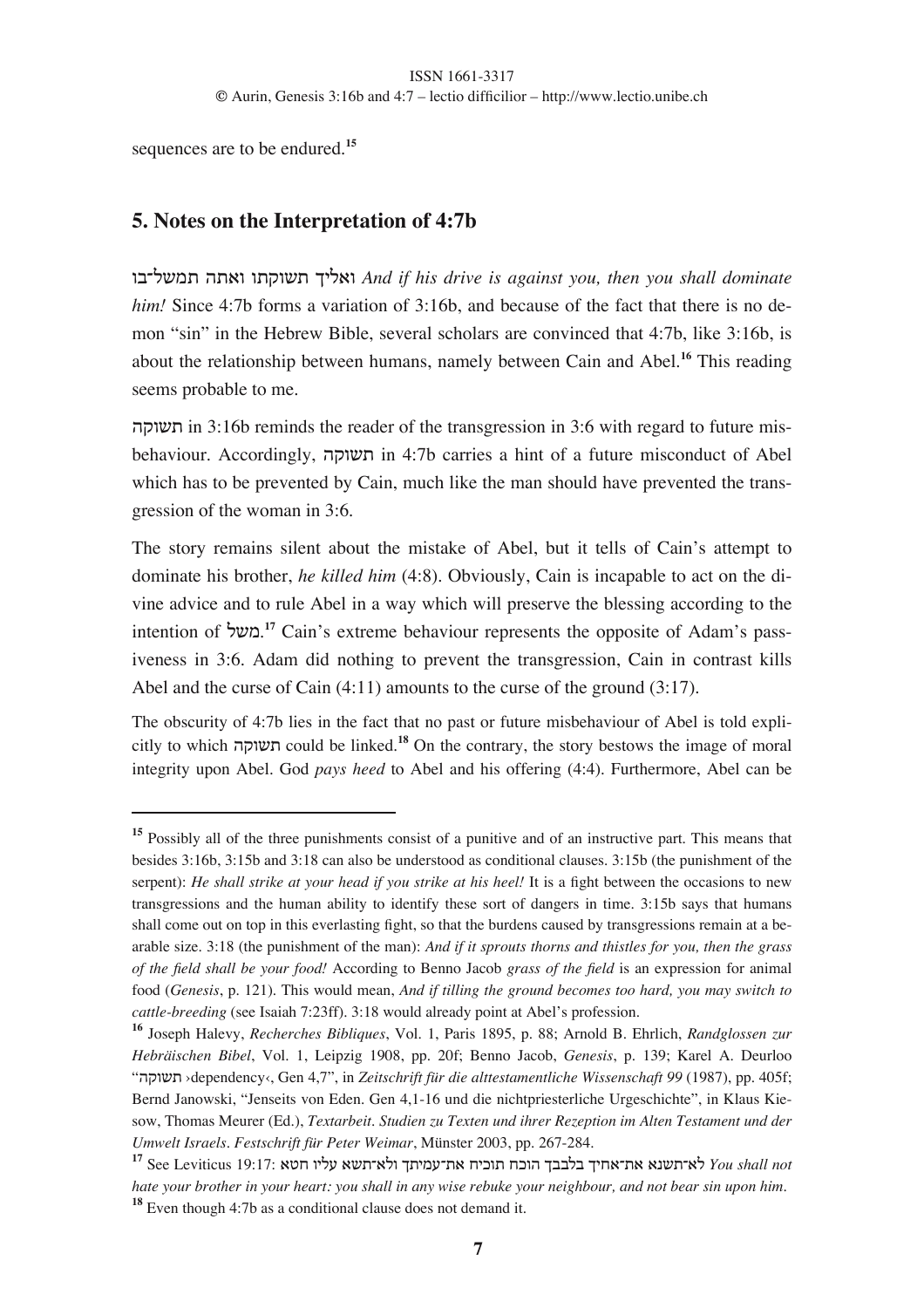sure of the sympathy and compassion of the readers because he is the victim in Cain's murder (Matthew 23:35 Hebrews 11:4). I would like to add some thoughts on Abel's mistake as I understand it.

In contrast to Abel's perfect image, infallibility is not an attribute of biblical characters, as it is shown by the other stories about dispute between brothers in Genesis. Joseph tells his brothers his dreams which have a tone of arrogance in them and he thereby does not contribute to the easing of the conflict (37:5ff *they hated him even more*). In the story of Jacob and Esau the matter is elaborated more clearly. Jacob exploits a moment of weakness and tries to get Esau's birth-right (25:29-34). Later he betrays him and takes the blessing which was meant for Esau. As a consequence Esau intends to kill him (27:8ff). These stories of dispute between brothers indicate that there is a contribution made by the potential victims to their fate. In the extremely short story of Cain and Abel it is only the negative tone of תשוקה which indicates a mistake expected to be made by Abel.

A misbehaviour of Abel would suit the story of Cain and Abel well. Cain has already accumulated a considerable amount of hatred within himself (4:5) so that it takes only a slight mistake in the hands of his brother for Cain to release this hatred violently (4:8).

Which typical human mistake might the story have in mind (which would deserve the name הבל *voidness*)? I would like to suggest a comparison to the stories of Sarah and Hagar. In Genesis 16 Sarah gives her maid to Abraham as a wife. While Sarah waited for children over ten years Hagar becomes pregnant immediately. To put it in terms of the story of Cain and Abel, God *paid heed* to Hagar but *did not pay heed* to Sarah. It is this point especially which becomes Hagar's temptation against her childless mistress, *When she saw that she was pregnant, her mistress was lowered in her esteem*. **<sup>19</sup>** Sarah turns to Abraham and he replies, *Your maid is in your hands. Deal with her as you think right* (16:6a). But the relationship between Sarah and Hagar will never be fixed (16:6b 21:10). Transcribed to the unsuccessful Cain and the successful Abel one could phrase the sentence: *When Abel saw that the Lord paid heed to him and to his offering but paid no heed to Cain and his offering, his elder brother was lowered in his esteem*. The divine instruction 4:7b suits as an answer, *and if his drive is against you, then you shall dominate him.*

**<sup>19</sup>** Transgressions happen easily in situations of plentifulness: *of every tree of the garden you may freely eat* (Genesis 2:16f). Deuteronomy 8:11-14: *Beware that you forget not the Lord your God, in not keeping his commandments, and his judgments, and his statutes, which I command you this day: Lest when you* have eaten and art full, and have built goodly houses, and dwelt therein; and when your herds and your flocks multiply, and your silver and your gold is multiplied, and all that you have is multiplied; then your heart be lifted up, and you forget the Lord your God, which brought you forth out of the land of Egypt, *from the house of bondage.*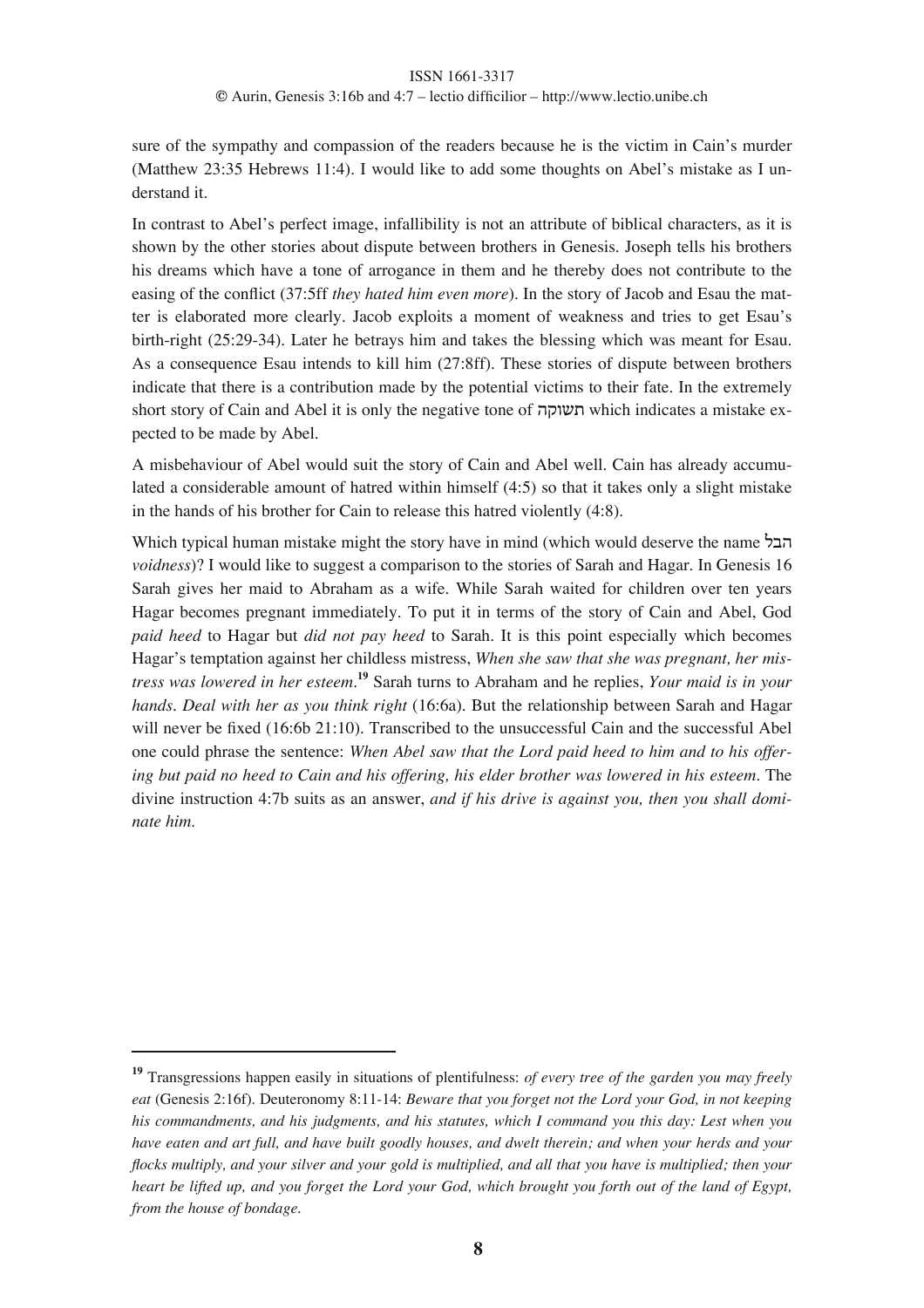## **6. Interpretation of 4:7a**

*a) Considerations on the Structure of 4:7a*

|           | הלוא         |
|-----------|--------------|
| שאת       | אם־תיטיב     |
| לפתח חטאת | ואם לא תיטיב |
| רבץ       |              |

The problem of the different genders of  $m$ הבץ and רבץ may be dealt with by understanding לפתח הטאת and .) and הבץ as two separate sentences. The apodosis, לפתח will be analysed later. First of all, the following complex sentence has to be examined:

%,\$ )131%24, .)/ )131% ,& 4,#

These sentences consist of two pairs of opposites. The dichotomy between  $\boldsymbol{\mathsf{x}}$ אם־תיטיב and ואם לא תיטיב) is obvious because of the negation  $\lambda$ . But the apodosis  $\tau$ רבץ *(to rest/ to lie down*, in other words *not to carry*) is also meant as an opposite to *xwv* (*to bear/to carry/to lift*).**<sup>20</sup>**

The sentence: *If you do it right, then bear it, and if you do not do it right, you may rest* sounds paradoxical. This is because the two pairs of opposites are connected in a questionable way. It would seem that *to rest* and *to bear* have been interchanged accidentally: If you do it right, then you may rest, and if you do not do it right, then you will *have to bear (the consequences)*. But if one thinks of mutual help (2:18  $(i!)$  with all kinds of troubles the sentence makes sense without any change: *If you can do it right, then bear (the burden of others), and if you do not do it right, you may rest (because others will help you).***<sup>21</sup>**

Now the basic principle of 3:16b can be remembered: two humans shall prevent each other from transgressions so that no consequences are to be borne. But if this fails and there are burdens to be carried, the principle of 4:7a comes into effect: humans shall help each other to carry burdens. If everyone carries what he can carry best (אם־תיטיב), the amount of burdens can be reduced to a bearable degree and everybody can *rest*  $(1,1)$ ) despite transgressions (לא תיטיב). And because mutual help is self-evident the whole sentence is introduced with ,#&! (*Is it not*). While 3:16b and 4:7b define *rule* ac-

<sup>&</sup>lt;sup>20</sup> See Genesis 49:14f and Exodus 23:5. The dichotomy of שאת and  $\mu$  in 4:7 has been noticed so far, see e.g. Benno Jacob, *Genesis* p. 139 and Rashbam's interpretation.

**<sup>21</sup>** See Ecclesiastes 4, Matthew 6:9-13 and Galatians 6.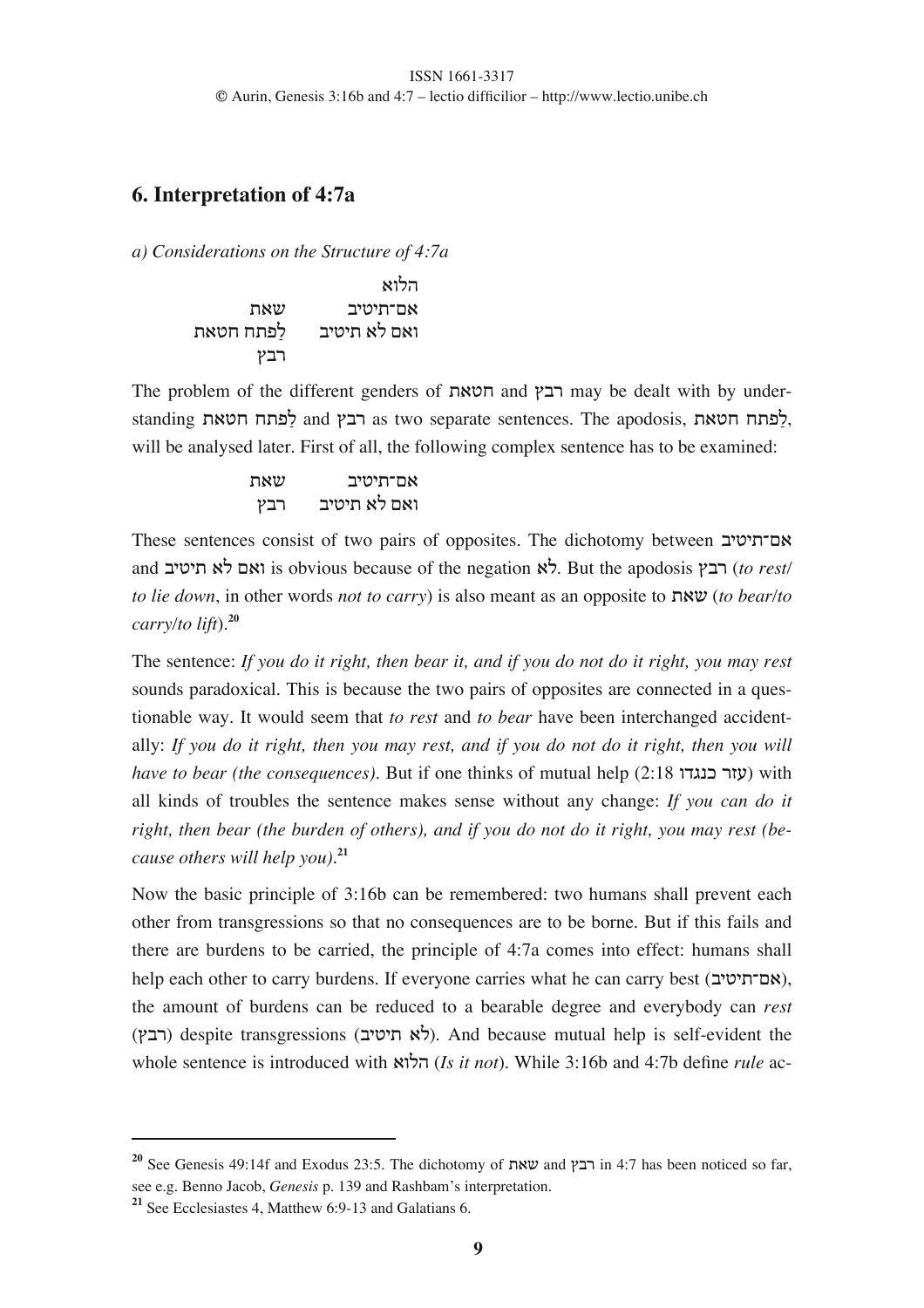cording to the divine will (משל), 4:7a defines what it means *to do good* (היטיב).<sup>22</sup> The common denominator is the reduction of burdens.

### *b) Consideration of the Context*

I will now elaborate these ideas in the context of the story of Cain and Abel. How can the ambiguity of שאת and שאת be narrowed down according to the context of Genesis 3 and 4? Because Cain is a tiller of the soil (4:2) and thus already has to bear the consequences of a transgression he did not commit, it is reasonable to think of the consequences of transgressions, and especially of those of others, in **אם־תיטיב שאת**.<sup>23</sup>

In the punishments 3:14-19 the readers for the first time experience a divine thunderstorm. Eve and Adam learn of the consequences of the transgression which they will have to bear (עצבון). But the reader is not told how the first humans coped with the burdens of the cursed soil. To this end, in 4:2 the professions of Cain and Abel are told because they differ in their relationship to the soil. Cain as a tiller of the soil directly bears the burden of its curse. He has to deal with thorns and thistles firsthand. In Abel's profession sheep and goats do the job. Abel uses animals to mitigate the burden of the cursed soil and God approves of him doing so (4:4). Abel's "harvesting" of animals is closer to Adam and Eve's fruit picking in the garden than Cain's work with the soil is. As a shepherd Abel can farm areas much too difficult for Cain's agriculture.**<sup>24</sup>** The successful Abel can give his offering out of plentifulness and thankfulness and he may be content with his lot. This is not the case with Cain.

If Cain, as a tiller of the soil, bears the burden of the curse, why should God say with %,\$ )131%24,, that he shall continue to carry the burden? This would only make sense if Cain did not want to carry the burden any longer (or if it became too heavy). In my opinion there are at least three indications in the story that this is indeed the case.

 $\overline{\text{In 4:3}}$  there is the inconspicuous phrase, *it happened at the end of some days* ( $\overline{\text{In 4:3}}$  **1** ימים). How does this come to be known by the reader? Other occurrences of  $\gamma$  might help to explain this: In Genesis 8:6 Noah is sitting in the Ark, waiting for the waters to run off. *At the end* (מקץ) of forty days he sends out the raven. In Genesis 16:3 Sarah

**<sup>22</sup>** There is a connection to Genesis 1. In Genesis 1 creation is constantly defined as *good*. Human doing good can add nothing good to this absolutely perfect creation. It can only prevent transgressions and help to bear the burden of human mistakes. Genesis 4:7a complements the absolute divine good-doing of Genesis 1 with the relative human good-doing.

**<sup>23</sup>** The murder which happens immediately after 4:7 functions like a mental blockade. The reader thinks only of Cain's own sins and not of the fact that he bears the burden of Adam's and Eve's mistake.

**<sup>24</sup>** See Ludwig Philippson, *Die israelitische Bibel. Erster Theil: Die fünf Bücher Moscheh*. Leipzig 1844, p. 21.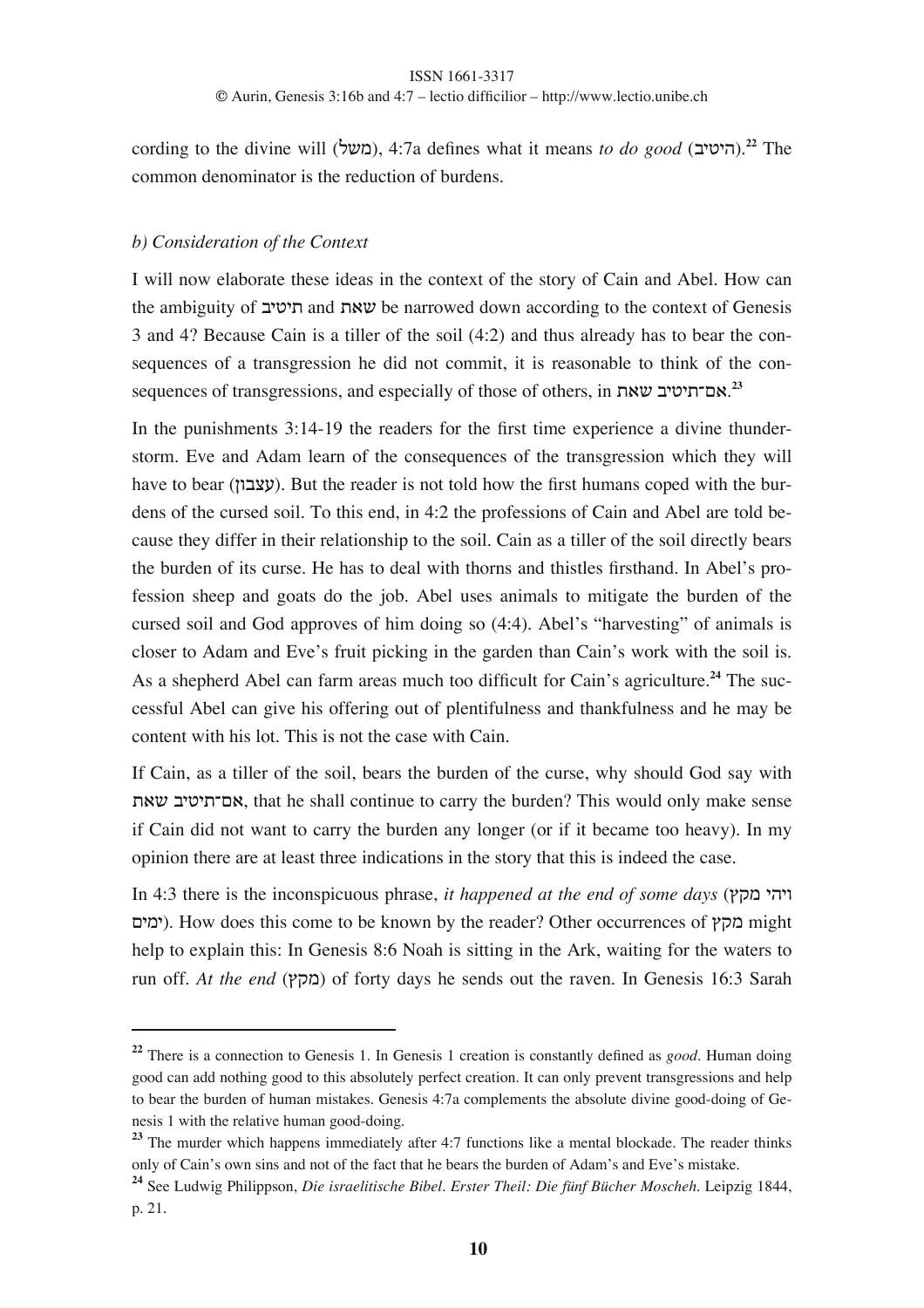wants to have a child, and *at the end* of ten years she cannot wait any longer and gives her maid, Hagar, to Abraham as a wife. In Genesis 41:1 Joseph has been jailed innocently and awaits his release until *at the end* of two years the Pharaoh has a dream finally leading to Joseph's discharge. In Exodus 12:41 the bondage of the people of Israel comes to an end, *at the end* of the four hundred and thirtieth year when all the ranks of the Lord depart from the Land of Egypt. In 2Samuel 15:7 Abshalom cannot await the death of his father David, he wants to become King before. *At the end* of the forty years he tries to bring him down. When in Genesis 4:3 it reads, *it happened at the end of some days,* this alludes to the fact that someone is waiting for the end of a certain era. The keyword *days* is reminiscent of *all days of your life* (0115 1'12&8) in 3:17. It therefore seems to me that Cain, the tiller of the soil, was waiting impatiently for the end of the curse (or at least for an attenuation of it) and that his offering is associated with it.**<sup>25</sup>**

This leads to the second notion. At the end of some days Cain brings an *offering*, or *present*, from the *fruit of the soil* (4:3). Not only is the keyword *fruit* reminiscent of the transgression in 3:6,<sup>26</sup> but it may also be the case that the choice of the word **מנחה** was not accidental. מנחה sometimes functions as a request for mercy or forgiveness. In Genesis 32 Jacob sends several *presents* to Esau because he hopes to soothe his anger:

- 32:12 *Deliver me, I pray, from the hand of my brother, from the hand of Esau; else, I fear, he may come and strike me down, mothers and children alike*...
- 32:14 *He spent the night there and he took of that which came to his hand a present (*!5-'*) for Esau his brother:*
- 32:15 *Two hundred she-goats and twenty he-goats; two hundred ewes and twenty rams...*

The soothing tendency of the word מנחה fits well in the context of an angry God as shown in Genesis 3:14-19. Genesis 3:17b can be compared directly to Cain's voluntary action in 4:3:

3:17b *...cursed be the soil because of you, by hardship shall you eat of it all the days of your life.*

4:3 *It happened at the end of some days, Cain brought from the fruit of the soil an offering (*!5-'*) to the Lord.*

Cain did not bring about the curse of the soil and therefore may think that he can ask with his present for a lessening of the burden. But God insists exactly on what he has

<sup>&</sup>lt;sup>25</sup> I would ascribe to Cain a kind of waiting which appears in Genesis 5:29. In the year 1056, not long after Adam's death in 930, the father of Noah longs for a relief from the toil (see Benno Jacob, *Der Pentateuch*, Leipzig 1905, p. 6). It seems that the burden of the curse of the soil has become severe through additional transgressions. Lemech sets his hope in his son, *And he named him Noah, saying: This one will* provide us relief from our work and from the hardship of our hands out of the very soil which the Lord *placed under a curse.* And *after Noah's offering* (Genesis 8:21f) God indeed assures a certain relief.

**<sup>26</sup>** See Joseph Halevy, *Recherches Bibliques*, Vol. 1, Paris 1895, p. 87.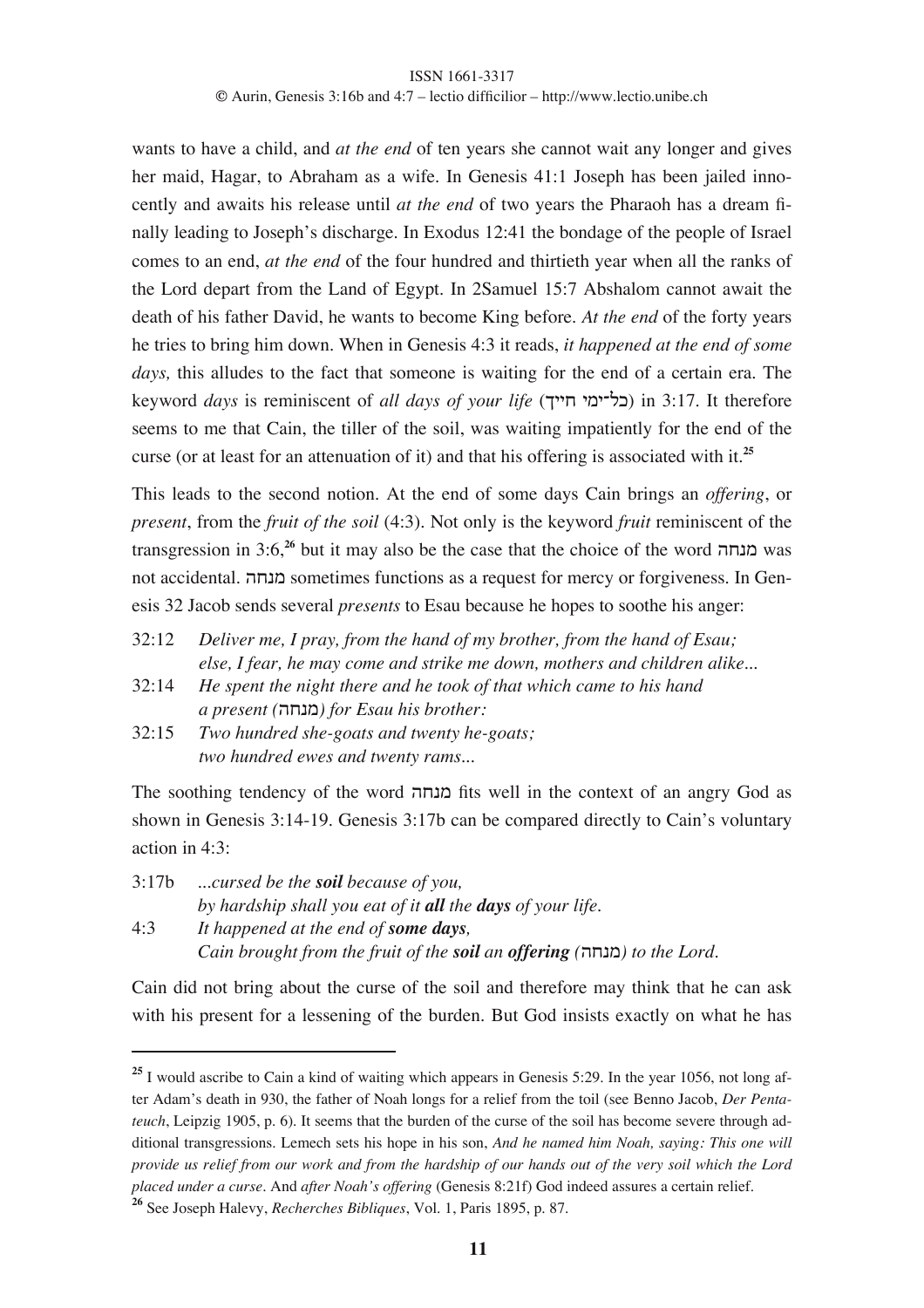said to Adam, *all the days of your life* (כל־ימי חייך), and pays no heed to Cain's offering, meaning that he does not reduce the curse of the soil.**<sup>27</sup>** Abel's flock instead continues to increase. Cain feels that he has been treated unjustly and this feeling is strengthened by the contrast to Abel's success. Cain becomes very angry, and furthermore *his face fell* ויפלו פניו  $(4:5)$ .

This takes me to the third point, that Cain's offering implies a request.  $\alpha$ is reminiscent of the biblical phrase, *to lift someone's face* (41-6 ,\$-).**<sup>28</sup>** Shortly before the destruction of Sodom and Gomorrah, Lot *asks* that he may flee to Zoar and the angel expresses his approval with the words*, I lift your face* (Genesis 19:21). When Abigail *pleaded* to David that he may refrain from his plan to kill all males in Nabal's line, and David respects her will, he answers, *I lift your face* (1Samuel 25:35). In the story of Jacob and Esau the lifting of the face appears together with the acceptance of the : $\alpha$ נחה

Genesis 32:20b /',218 *For he said:* #1-6 !/68, *I will appease him (cover his countenance)* 1-6& %8&!! !5-') *with the present that goes before me,* #1-6 !,/, (821/5,# *and I will see his countenance thereafter,* 1-6 ,\$1 1&#, *maybe he will uplift my countenance.*

Cain's fallen face seems to be an expression of his great disappointment with God who does not respect the request for a mitigation of the curse which lies in the offering. God's question *Why is your face fallen?* may be translated as *Why are you so disappointed?***<sup>29</sup>**

Although God maintains the curse of the soil, the answer אם־תיטיב שאת laxation: only *if* or *as far as* Cain can do it right shall he bear the burden.**<sup>30</sup>**

## *c)* %,35 5%6&7 *as an Expression of the inner and open Acknowledgment of Failures*

 $N$ ואם לא תיטיב – לפתח חטאת – רבץ Now I will take a closer look at .). If someone does something *not right* or is confronted with difficulties and wants others to help him, he must be made to or become aware of the mistakes, he has to admit them to himself or if

<sup>&</sup>lt;sup>27</sup> This would answer the question of how Cain recognized that God paid no heed to his offering. It is possible that only Cain himself recognized it because only he connected this special hope with his offering.

<sup>&</sup>lt;sup>28</sup> Therefore many scholars connect אם־תיטיב שאת to Cain's face which is not surprising due to the foregoing question *Why is your face fallen?* But it does not answer the question of what 4:7 is all about and it provides no explanation for the opposition of  $x$  and  $y$ .

**<sup>29</sup>** See Leviticus 19:15.

**<sup>30</sup>** When Cain and Abel are to be found in the field together this may indicate an attempt at mutual help which lead to the deadly argument. 4:8 does not say that Cain lead Abel into the field with the object to murder him undisturbed, but, *It happened when they were in the field* בשדה בשדה (4:8).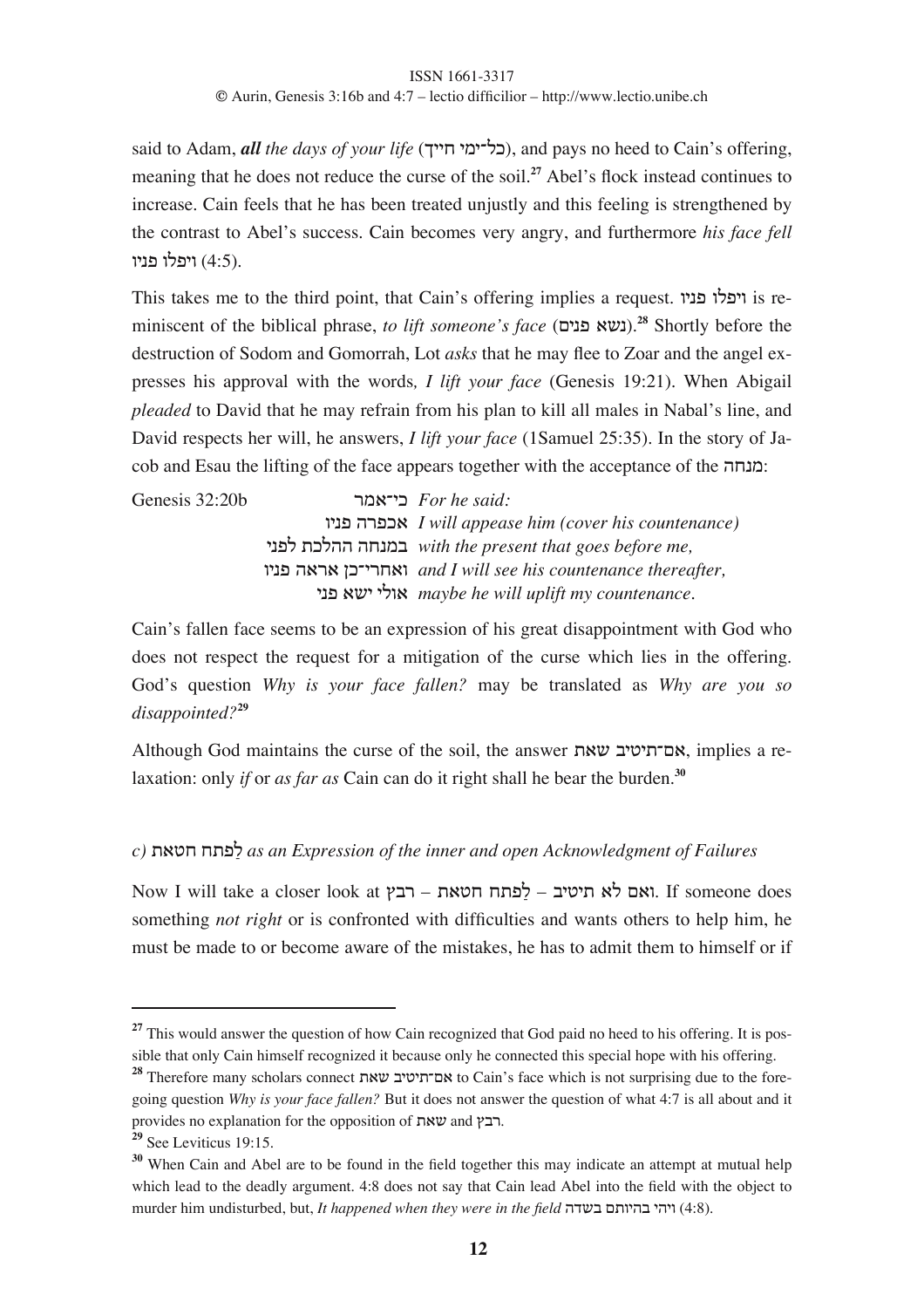necessary to others and he must be willing to change his behaviour. This is the precon- $\alpha$ dition for others to be able or willing to help. In 4:7a  $\beta$  המתח חטאת is placed between the doing, which is not right (ואם לא תיטיב), and the ability to rest (רבץ). It therefore seems to me that לפתח חטאת must be an extremely short phrase of return (i.e. of the inner and open acknowledgment of mistakes).

There are several possibilities to translate לפתח חטאת as a sentence. It could be translated as *The sin belongs to the door*. However, it seems to me that in %,35 5%6&7 the verb *to bring* (להביא) has been omitted, that לפתח חטאת %,35 5%6&7. **<sup>31</sup>** The sentence would then have to be translated as *Put the sin to the door!* or, *Bring the sin into the open!* Sin would become the object. Cain has to do something with the sin. He shall no longer hide it from himself or from others.

Unfortunately, the exact phrase לפתח חטאת does not appear again. It is therefore necessary to understand it with biblical analogies. 4:7a<sub>p</sub> consists of three steps: *1 not to do it right – 2 acknowledgment of the failure – 3 relief*. These three steps appear in longer versions in other biblical books:

(tables are from right to left)

**Genesis 4:7a!**

|                          | לפתח חטאת | ואם לא תיטיב                                                 |
|--------------------------|-----------|--------------------------------------------------------------|
| <i>then you can rest</i> |           | (bring the) sin to the door!   And if you do not do it right |

### (See Leviticus 4 as a whole, Numbers 15:22ff) **Leviticus 4:13f**

| ונסלח להם                   | ונודעה החטאת אשר חטאו<br>עליה והקריבו הקהל פר<br>בן־בקר לחטאת והביאו אתו                                                                                                       | ואם כל־עדת ישראל ישגו<br>ונעלם דבר מעיני הקהל<br>ועשו אחת מכל־מצות יהוה                                                                                                                                                                                           |
|-----------------------------|--------------------------------------------------------------------------------------------------------------------------------------------------------------------------------|-------------------------------------------------------------------------------------------------------------------------------------------------------------------------------------------------------------------------------------------------------------------|
|                             | לפני אהל מועד                                                                                                                                                                  | אשר לא־תעשינה ואשמו                                                                                                                                                                                                                                               |
| and they shall be forgiven. | then the sin which they<br>sinned shall become known<br>and the community shall<br>offer a bull of the herd as a<br>sin offering and bring it<br>before the Tent of<br>Meeting | If it is the whole community<br>of Israel that has erred and<br>the matter escapes the notice<br>of the congregation, so that<br>they did any of the things<br>which by the Lord's<br>commandments ought not to<br>be done and they have<br><i>become guilty,</i> |

**<sup>31</sup>** See Proverbs 23:12: 0)& /<#'&7 !,1)! *Apply your mind to discipline!* ,1)!& is used in Genesis 4:3 for Cain's .מנחה.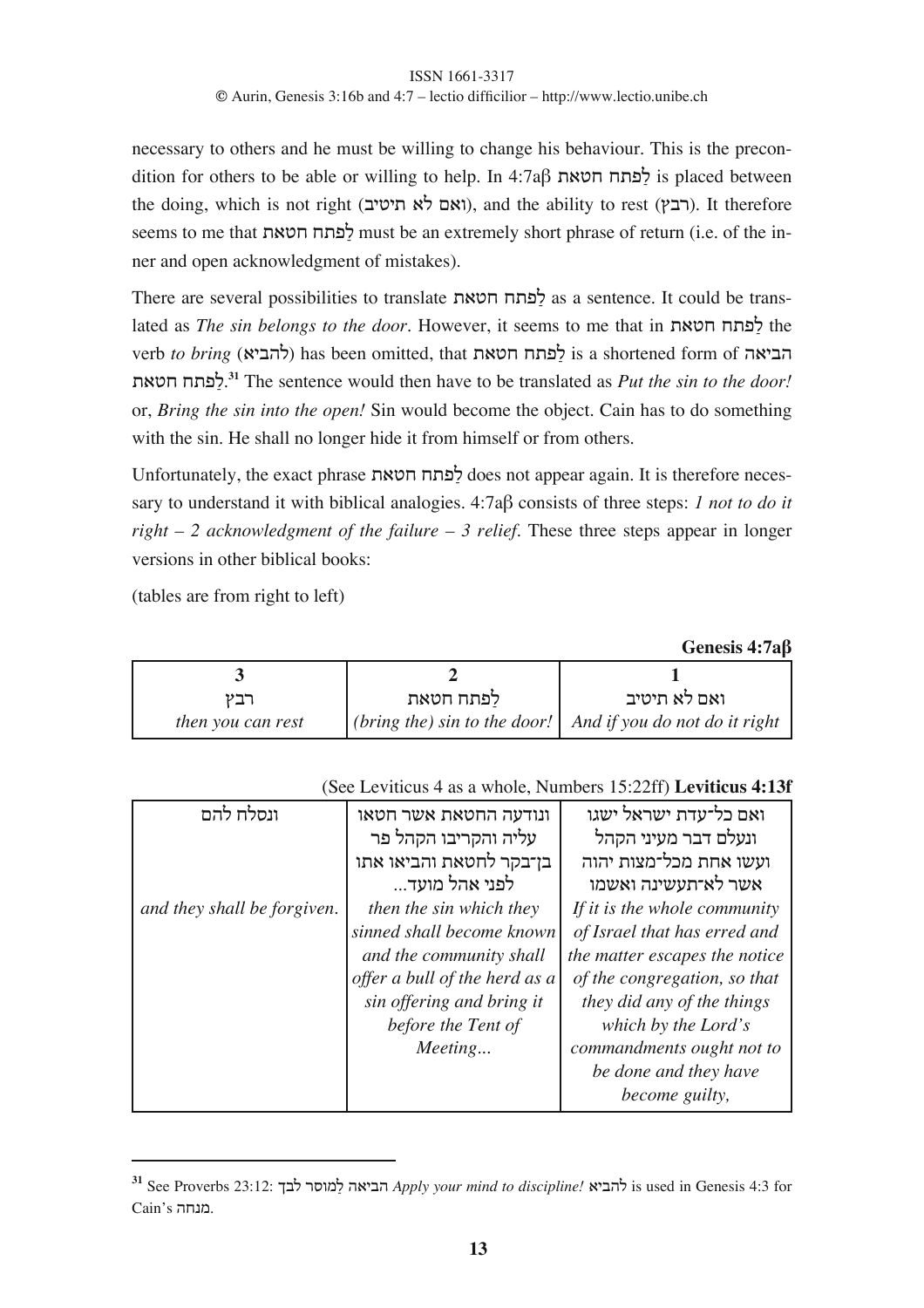### **Psalms 32:3-5**

| ואתה נשאת עון חטאתי | חטאתי אודיעך ועוני                                                           | כי־החרשתי בלו עצמי                                                                        |
|---------------------|------------------------------------------------------------------------------|-------------------------------------------------------------------------------------------|
|                     | לא־כסיתי                                                                     | בשאגתי כל־היום                                                                            |
|                     | אמרתי אודה עלי פשעי                                                          | כי יומם ולילה תכבד עלי ידך                                                                |
|                     | ליהוה                                                                        | נהפך לשדי בחרבני קיץ                                                                      |
| and you carried     | Then I acknowledged my                                                       | As long as I said nothing,                                                                |
| the guilt of my sin | sin to you, I did not cover<br>up my guilt, I resolved:<br>I will confess my | my limbs wasted away from<br>my anguished roaring all day<br>long. For night and day your |
|                     | transgressions to the Lord,                                                  | hand lay heavy on me.                                                                     |
|                     |                                                                              | My vigor waned                                                                            |
|                     |                                                                              | as in the summer drought.                                                                 |

### (See Job 22:23) **Job 11:14ff**

| וחפרת לבטח תשכב           | הרחיקהו                  | אם־און בידך                  |
|---------------------------|--------------------------|------------------------------|
| ורבצת                     | ואל־תשכן באהליך עולה     |                              |
| ואין מחריד וחלו פניך רבים |                          |                              |
| and, entrenched,          | remove it                | If iniquity be in your hand, |
| you will rest secure,     | and do not let injustice |                              |
| you will lie down         | reside in your tent      |                              |
| no one will make you      |                          |                              |
| afraid, many will appease |                          |                              |
| your countenance.         |                          |                              |

%,35 5%6&7 is reminiscent of expressions which describe return as the putting away of sin, like for example, Deuteronomy 13:6: 0)/"' +/! %/+)# *thus you will sweep out evil from your midst* (17:7,12 19:13,19 21:9,21 22:21f,24 24:7).

The use of the word 5%6 in %,35 5%6&7 can be understood according to Job 31:33f. These verses speak of the confession of mistakes in front of others, *Did I hide my transgressions like humans do, did I bury my wrongdoing in my bosom? Did I fear a great multitude, or did the contempt of families terrify me, that I kept silence, and went not out to the door?* (האיאצא פתח).

Since the meaning of %,35 is both *sin* and *sin offering* it leads to the idea of a sin offering in לפתח חטאת), to think about an acknowledgment of sin as it is done with a sin offering in front of the Tent of Meeting (פתח אהל מועד e.g. Leviticus 4). It could be that God is asking Cain for a sin offering with לפתח חטאת, However, it seems to me that the cultic ring of %,35 is more a criticism of Cain's !5-' that has been refused by God moments before. The phrase המנחה ליהוה may be a contrast to the phrase ומנחה ליהוה 4:3. The appearance of  $m$ את shortly after a refused offering, and the ambiguity of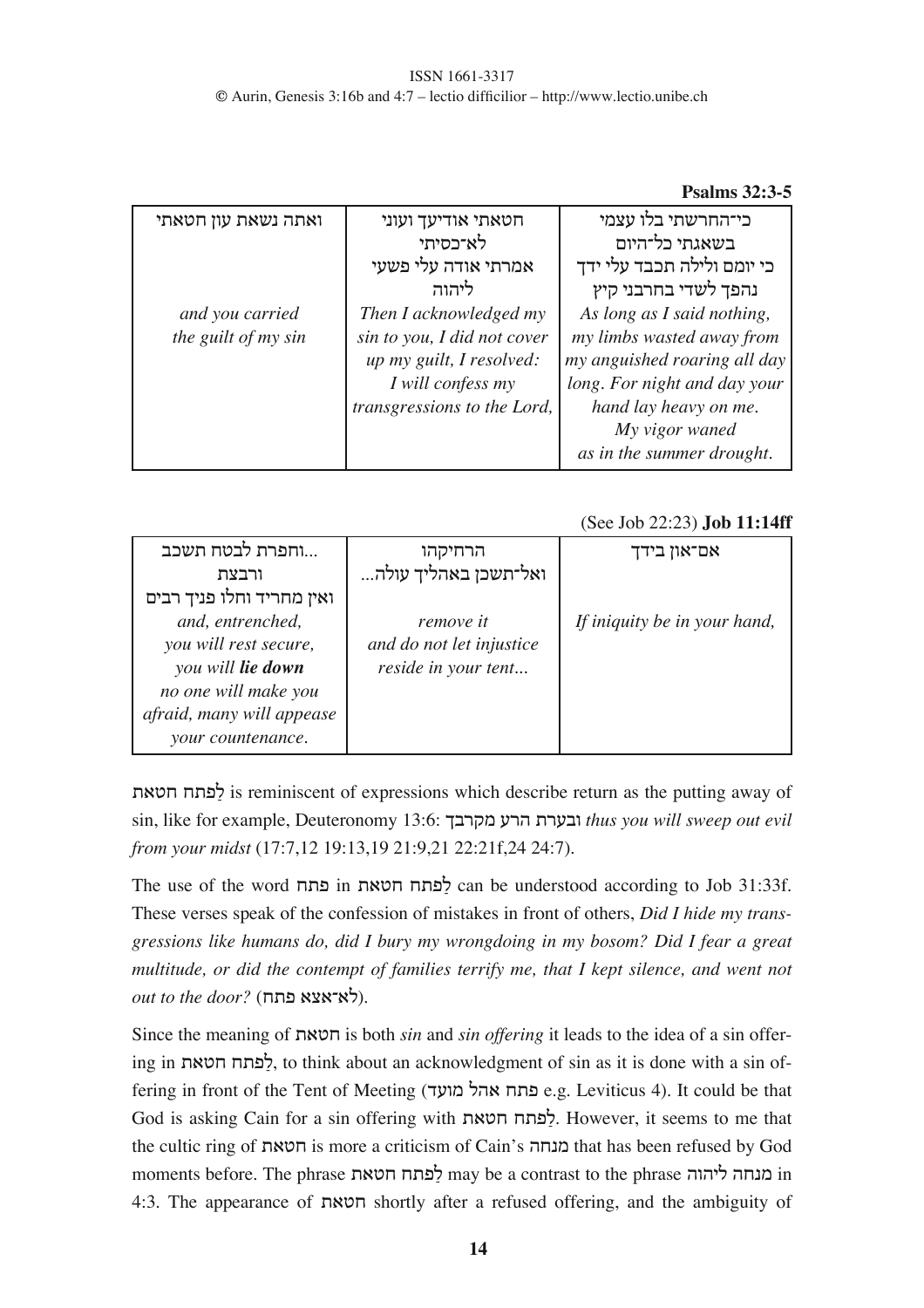#### ISSN 1661-3317

**©** Aurin, Genesis 3:16b and 4:7 – lectio difficilior – http://www.lectio.unibe.ch

whether it is meant as a *sin* or as a *sin offering,* seems to be a prophetic criticism of sacrifices without either a real acknowledgment of wrongdoing or a real change of action (Leviticus 26:31) because the crucial point is not the sin offering but the sin. The sin offering can only be a symbol for it.

### *d) On the Continuation of the Story*

Cain's further fate to stray restlessly, נע ונד (Genesis 4:12,14), forms a contrast to רבץ in Genesis 4:7. Jeremiah 4:1 and Jeremiah 7:3 (7:7 25:5 35:15) may serve as a comparison:

|                             | легениан та                     |
|-----------------------------|---------------------------------|
|                             | $1 + 2$                         |
| ולא תנוד                    | אם־תשוב ישראל נאם־יהוה          |
|                             | אלי תשוב                        |
|                             | ואם־תסיר שקוציך מפני            |
| you will not have to stray. | If you return, o Israel         |
|                             | $-\,declares$ the Lord $-\,$    |
|                             | <i>if you return to me,</i>     |
|                             | if you remove your abominations |
|                             | from my presence,               |
|                             |                                 |

#### **Jeremiah 7:3**

**Jeremiah 4:1**

| ואשכנה אתכם במקום הזה                   | היטיבו דרכיכם ומעלליכם           |
|-----------------------------------------|----------------------------------|
| and I will let you dwell in this place. | Mend your ways and your actions, |

With the murder of his brother, Cain achieved the opposite of what he wanted to bring about with his offering. The soil will give *him* nothing, *If you till the soil, it shall no longer yield its strength to you* (4:12). Cain produced a burden of sin that he himself, *and nobody else*, is able to bear, *Is my guilt too great to be carried?* (4:13) and, *Anyone who meets me may kill me* (4:14).**<sup>32</sup>**

**<sup>32</sup>** The first two appearances of the verb ,\$- *to carry* (Genesis 4:7 and 4:13) insofar as they are reminiscent of the carrying of the sins of others (of forgiveness), may be a part of the connections to the story of Joseph and may form a frame around the book of Genesis. Genesis 50:16f: *So they sent this mes*sage to Joseph, "Before his death your father left this instruction: So shall you say to Joseph, 'Forgive I urge you (אַ א גאָ), the offense and guilt of your brothers who treated you so harshly.' Therefore, please *forgive (*,- ,\$*) the offense of the servants of the God of your father..."* At the beginning of Genesis there is the catastrophe of fratricide and Genesis ends with the reconciliation of Joseph with his brothers. According to Eve's words in 4:25, Seth is a compensation for Abel. When Adam, the father of mankind, has lived 130 years (5:3) he gains a compensation for the killed Abel. When Jacob, the father of the people of Israel, has lived 130 years (47:9) he is reunited with Joseph. Seth replaces Abel but Joseph replaces Jo-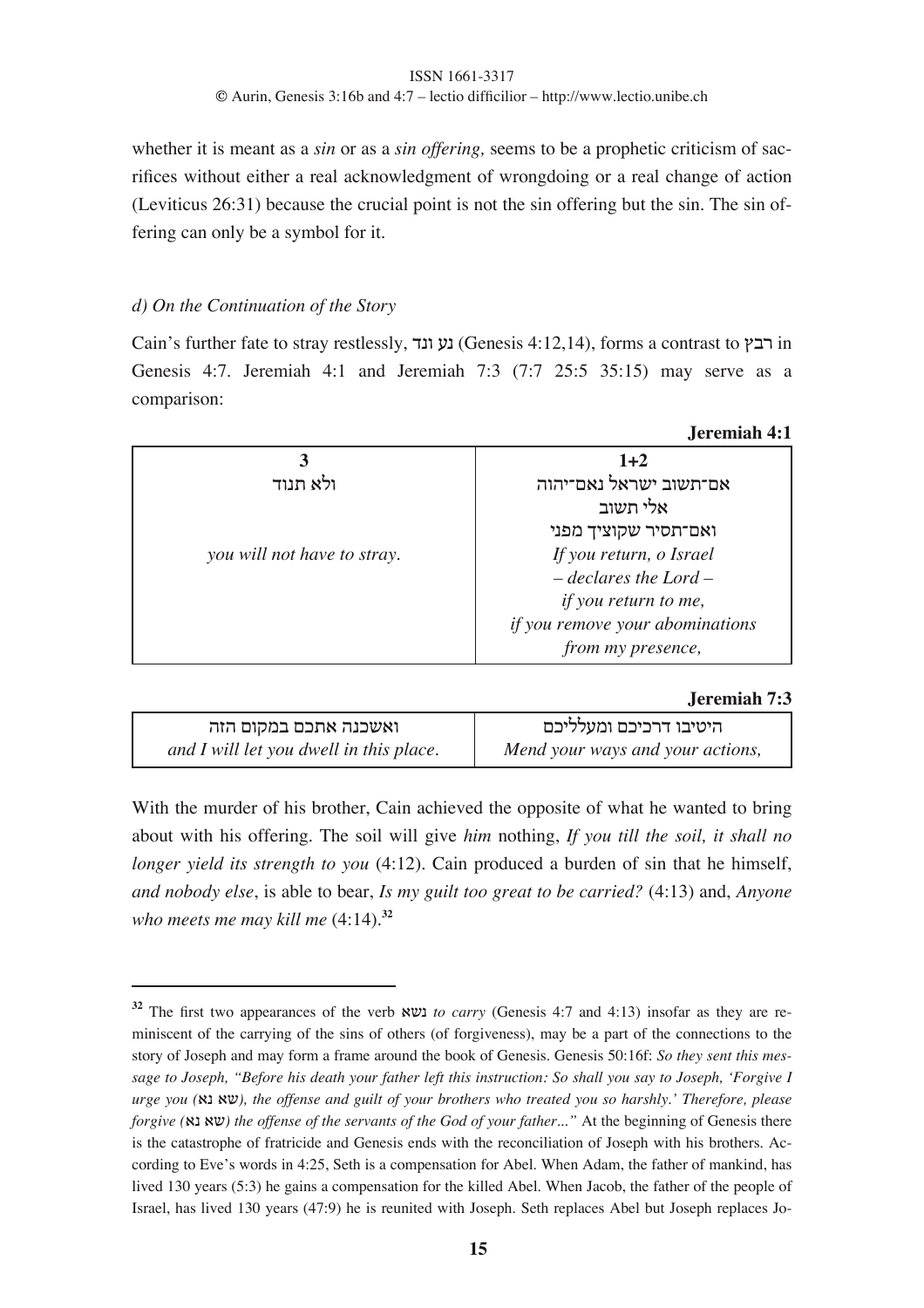Finally, the complete new translation of Genesis 3:16b and 4:7:

| 3:16b | ואל־אישך תשוקתך If your drive is against your husband,<br>then he shall dominate you! והוא ימשל־בך |
|-------|----------------------------------------------------------------------------------------------------|
| 4:7a  | הלוא Is it not,                                                                                    |
|       | אם־תיטיב if you can do it right,                                                                   |
|       | then bear it,                                                                                      |
|       | ואם לא תיטיב and if you cannot do it right,                                                        |
|       | (bring) the sin to the door! לפתח חטאת                                                             |
|       | <i>rest</i> , <i>and you may rest</i> ,                                                            |
| 4:7b  | ואליך תשוקתו and if his drive is against you,                                                      |
|       | then you shall dominate him! ואתה תמשל־בו                                                          |

seph. And because he is not dead he can carry the sins of his brothers who have been driven away from their soil, almost like Cain, because the soil failed to supply them with food. The successful Joseph can feed them because he wisely compensates the lack of food of the seven years of famine with the seven years of great abundance.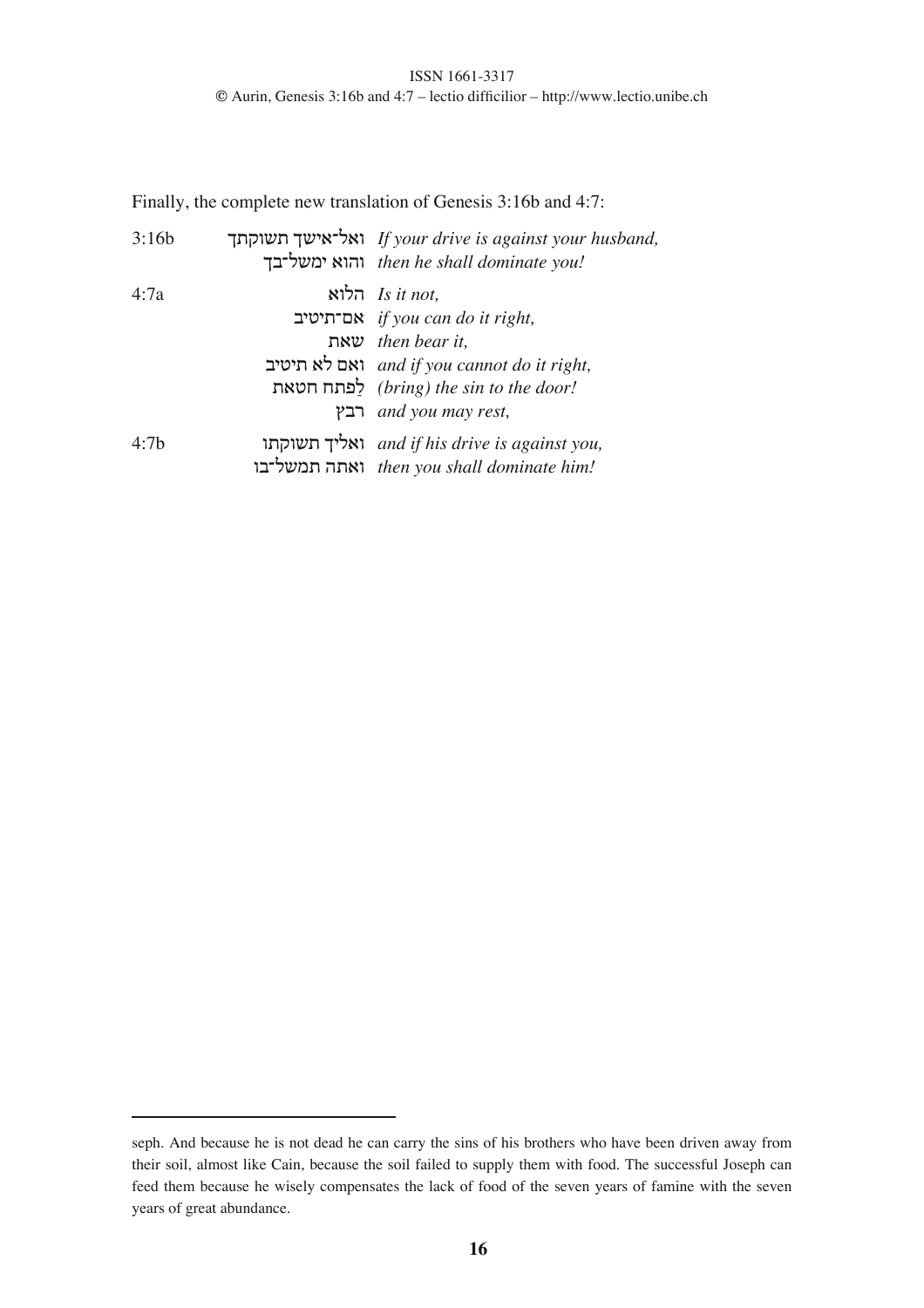## **Bibliography**

- **Cassuto**, Umberto, *A Commentary on the Book of Genesis. Part 1: From Adam to Noah*, Jerusalem 1961.
- **Crüsemann**, Frank; Scharffenorth, Gerta; Thyen, Hartwig, *Als Mann und Frau geschaffen. Exegetische Studien zur Rolle der Frau*, Gelnhausen 1978.
- **Deurloo**, Karel A., "!"#\$% ›dependency‹, Gen 4,7", in *Zeitschrift für die alttestamentliche Wissenschaft 99* (1987), pp. 405f.
- **Dohmen**, Christoph, *Schöpfung und Tod. Die Entfaltung theologischer und anthropolo*gischer Konzeptionen in Gen 2/3, Stuttgart <sup>2</sup>1996.
- **Ebach**, Jürgen, "Liebe und Paradies. Die Logik einer Erzählung und die Logik der Grammatik", in J. Ebach, *Ursprung und Ziel. Erinnerte Zukunft und erhoffte Vergangenheit*, Neukirchen 1986, pp. 111-125.
- **Ehrlich**, Arnold B., *Randglossen zur Hebräischen Bibel*, Vol. 1, Leipzig 1908.
- **Halevy**, Joseph, *Recherches Bibliques*, Vol. I, Paris 1895.
- **Jacob**, Benno, *Der Pentateuch*, Leipzig 1905.
- **Jacob**, Benno*, Das erste Buch der Tora – Genesis*, Berlin 1934, (Reprint Stuttgart 2000).
- **Janowski**, Bernd, "Jenseits von Eden. Gen 4,1-16 und die nichtpriesterliche Urgeschichte", in Klaus Kiesow, Thomas Meurer (Ed.), *Textarbeit. Studien zu Texten und ihrer Rezeption im Alten Testament und der Umwelt Israels. Festschrift für Peter Weimar*, Münster 2003, pp. 267-284.
- **Joüon**, P.; Muraoka, T., *A Grammar of Biblical Hebrew*, Rom 2005.
- **Koch**, Klaus, Art. ,35, in *Theologisches Wörterbuch zum Alten Testament II*, Stuttgart 1977, pp. 857-870.
- **Metzger**, Martin, *Die Paradieseserzählung. Die Geschichte ihrer Auslegung von J. Clericus bis W.M.L. DeWette*, Bonn 1959.
- **Meyers**, Carol L., "Gender Roles and Genesis 3:16 revisited", in Carol L. Meyers, M. O'Connor (Ed.), *The Word of the Lord Shall Go Forth; Essays in Honor of David Noel Freedman in Celebration of His Sixtieth Birthday*, Winona Lake 1983, pp. 337-354.
- **Meyers**, Carol L., Art. "Eve", in C. Meyers (Ed.), *Women in Scripture*, Boston 2000, pp. 79-84.
- **Philippson**, Ludwig, *Die israelitische Bibel. Erster Theil: Die fünf Bücher Moscheh*, Leipzig 1844.
- **Perry**, Th. A., "Cain's sin in Genesis 4:1-7: oracular ambiguity and how to avoid it", in *Prooftexts 25,3* (2005), pp. 258-275.